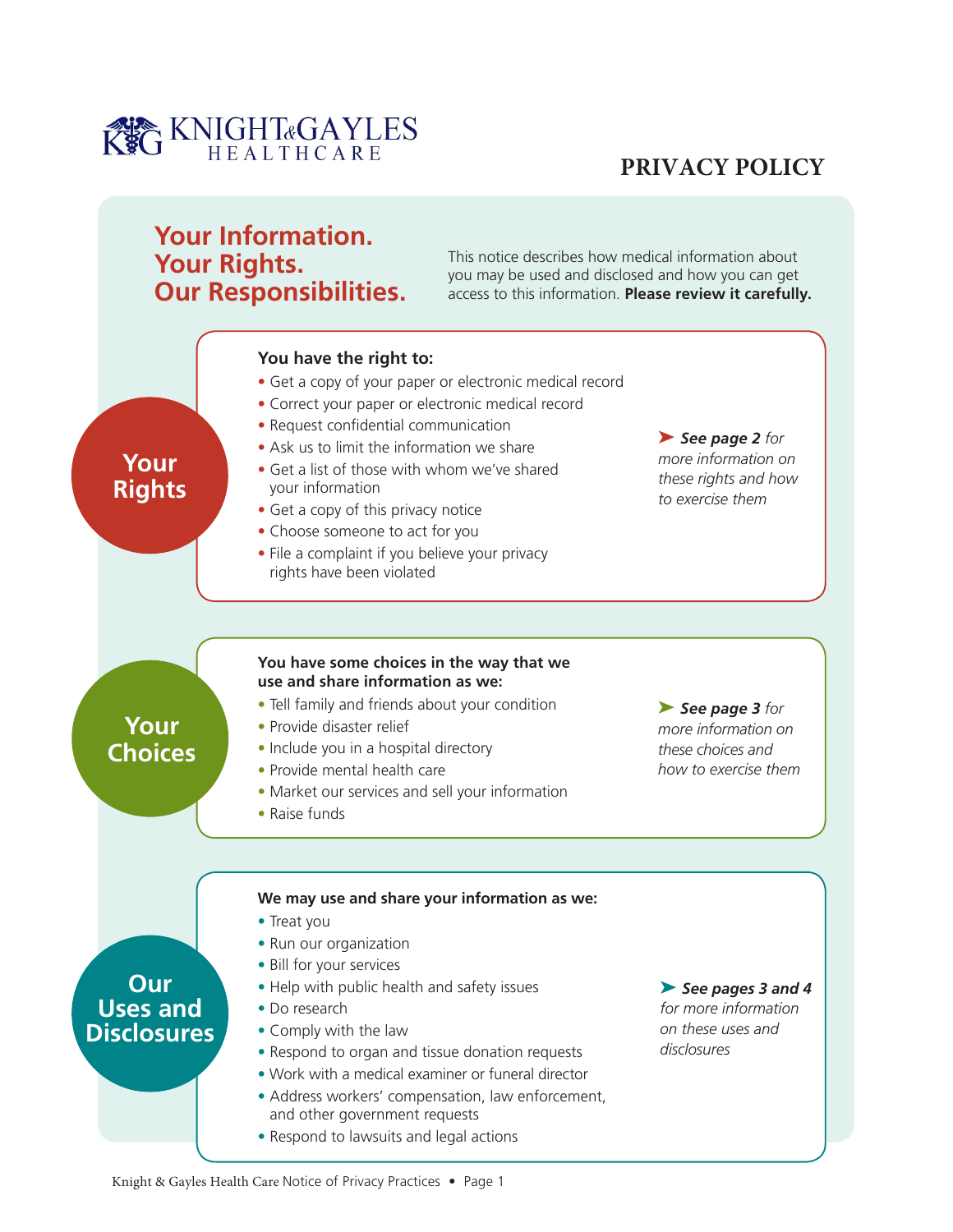| Your<br><b>Rights</b>                                        | When it comes to your health information, you have certain rights.<br>This section explains your rights and some of our responsibilities to help you.                                                                                                                                                                          |
|--------------------------------------------------------------|--------------------------------------------------------------------------------------------------------------------------------------------------------------------------------------------------------------------------------------------------------------------------------------------------------------------------------|
| Get an electronic or<br>paper copy of your<br>medical record | • You can ask to see or get an electronic or paper copy of your medical record and<br>other health information we have about you. Ask us how to do this.                                                                                                                                                                       |
|                                                              | • We will provide a copy or a summary of your health information, usually within 30<br>days of your request. We may charge a reasonable, cost-based fee.                                                                                                                                                                       |
| Ask us to correct<br>your medical record                     | • You can ask us to correct health information about you that you think is incorrect<br>or incomplete. Ask us how to do this.                                                                                                                                                                                                  |
|                                                              | . We may say "no" to your request, but we'll tell you why in writing within 60 days.                                                                                                                                                                                                                                           |
| <b>Request confidential</b><br>communications                | • You can ask us to contact you in a specific way (for example, home or office phone)<br>or to send mail to a different address.                                                                                                                                                                                               |
|                                                              | . We will say "yes" to all reasonable requests.                                                                                                                                                                                                                                                                                |
| Ask us to limit what<br>we use or share                      | • You can ask us <b>not</b> to use or share certain health information for treatment,<br>payment, or our operations. We are not required to agree to your request, and we<br>may say "no" if it would affect your care.                                                                                                        |
|                                                              | . If you pay for a service or health care item out-of-pocket in full, you can ask us not to<br>share that information for the purpose of payment or our operations with your health<br>insurer. We will say "yes" unless a law requires us to share that information.                                                          |
| Get a list of those<br>with whom we've<br>shared information | • You can ask for a list (accounting) of the times we've shared your health information<br>for six years prior to the date you ask, who we shared it with, and why.                                                                                                                                                            |
|                                                              | • We will include all the disclosures except for those about treatment, payment, and<br>health care operations, and certain other disclosures (such as any you asked us to<br>make). We'll provide one accounting a year for free but will charge a reasonable,<br>cost-based fee if you ask for another one within 12 months. |
| Get a copy of this<br>privacy notice                         | • You can ask for a paper copy of this notice at any time, even if you have agreed to<br>receive the notice electronically. We will provide you with a paper copy promptly.                                                                                                                                                    |
| Choose someone<br>to act for you                             | • If you have given someone medical power of attorney or if someone is your legal<br>guardian, that person can exercise your rights and make choices about your health<br>information.                                                                                                                                         |
|                                                              | • We will make sure the person has this authority and can act for you before we take<br>any action.                                                                                                                                                                                                                            |
| File a complaint if<br>you feel your rights<br>are violated  | . You can complain if you feel we have violated your rights by contacting us using the<br>information on page 1.                                                                                                                                                                                                               |
|                                                              | • You can file a complaint with the U.S. Department of Health and Human Services<br>Office for Civil Rights by sending a letter to 200 Independence Avenue, S.W.,<br>Washington, D.C. 20201, calling 1-877-696-6775, or visiting www.hhs.gov/ocr/<br>privacy/hipaa/complaints/.                                                |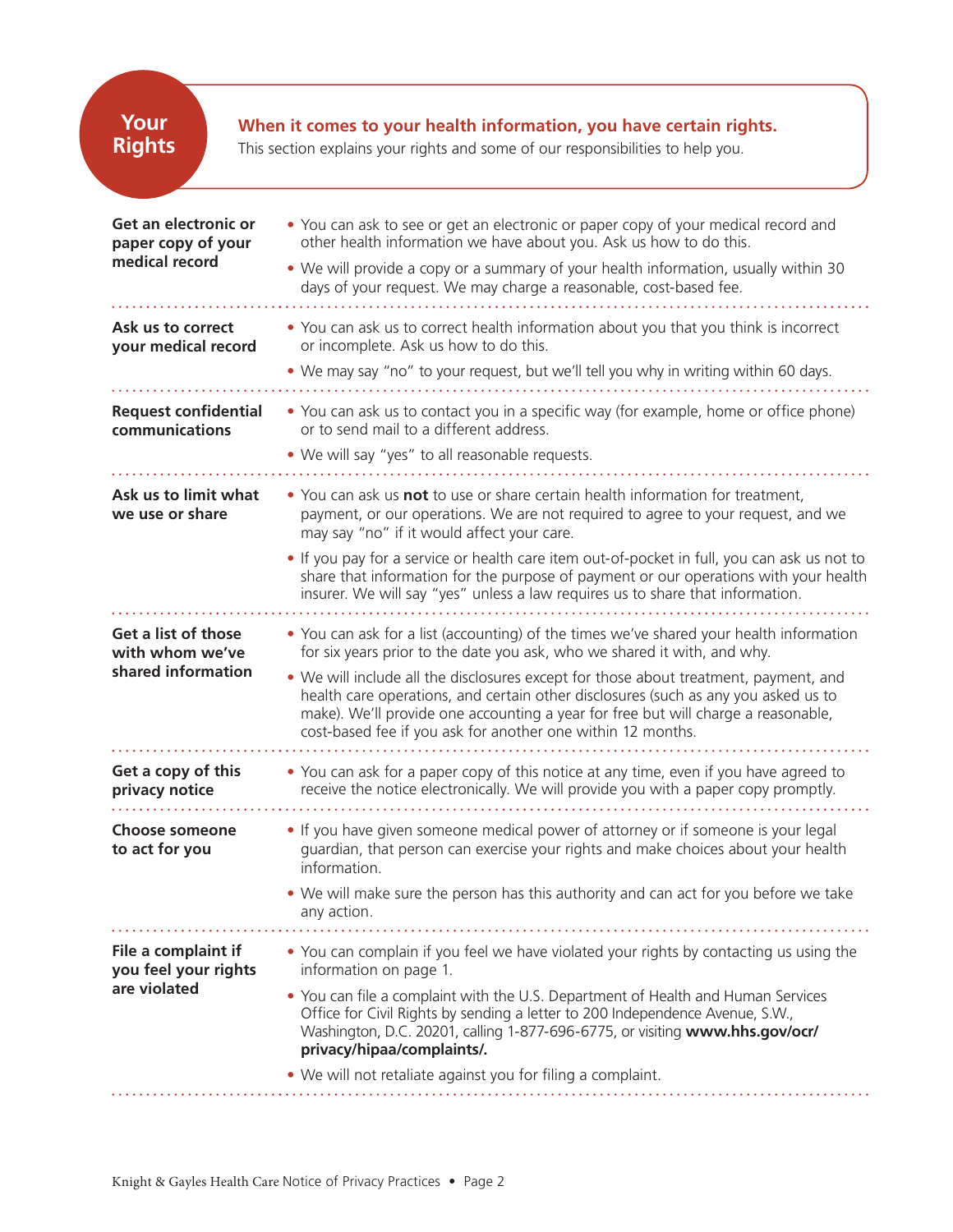## **Your Choices**

#### **For certain health information, you can tell us your choices about what**

**we share.** If you have a clear preference for how we share your information in the situations described below, talk to us. Tell us what you want us to do, and we will follow your instructions.

| In these cases, you have  |
|---------------------------|
| both the right and choice |
| to tell us to:            |

- Share information with your family, close friends, or others involved in your care
- Share information in a disaster relief situation
- Include your information in a hospital directory

*If you are not able to tell us your preference, for example if you are unconscious, we may go ahead and share your information if we believe it is in your best interest. We may also share your information when needed to lessen a serious and imminent threat to health or safety.*

**In these cases we** *never* **share your information unless you give us written permission:** 

#### • Marketing purposes

- Sale of your information
- Most sharing of psychotherapy notes
- 
- **In the case of fundraising:** We may contact you for fundraising efforts, but you can tell us not to contact you again.
- **Treat you** We can use your health information and share it with other professionals who are treating you. *Example: A doctor treating you for an injury asks another doctor about your overall health condition.* **Run our organization** • We can use and share your health information to run our practice, improve your care, and contact you when necessary. *Example: We use health information about you to manage your treatment and services.*  **Bill for your services** • We can use and share your health information to bill and get payment from health plans or other entities. *Example: We give information about you to your health insurance plan so it will pay for your services.* **How do we typically use or share your health information?**  We typically use or share your health information in the following ways. **Our Uses and Disclosures**

*continued on next page*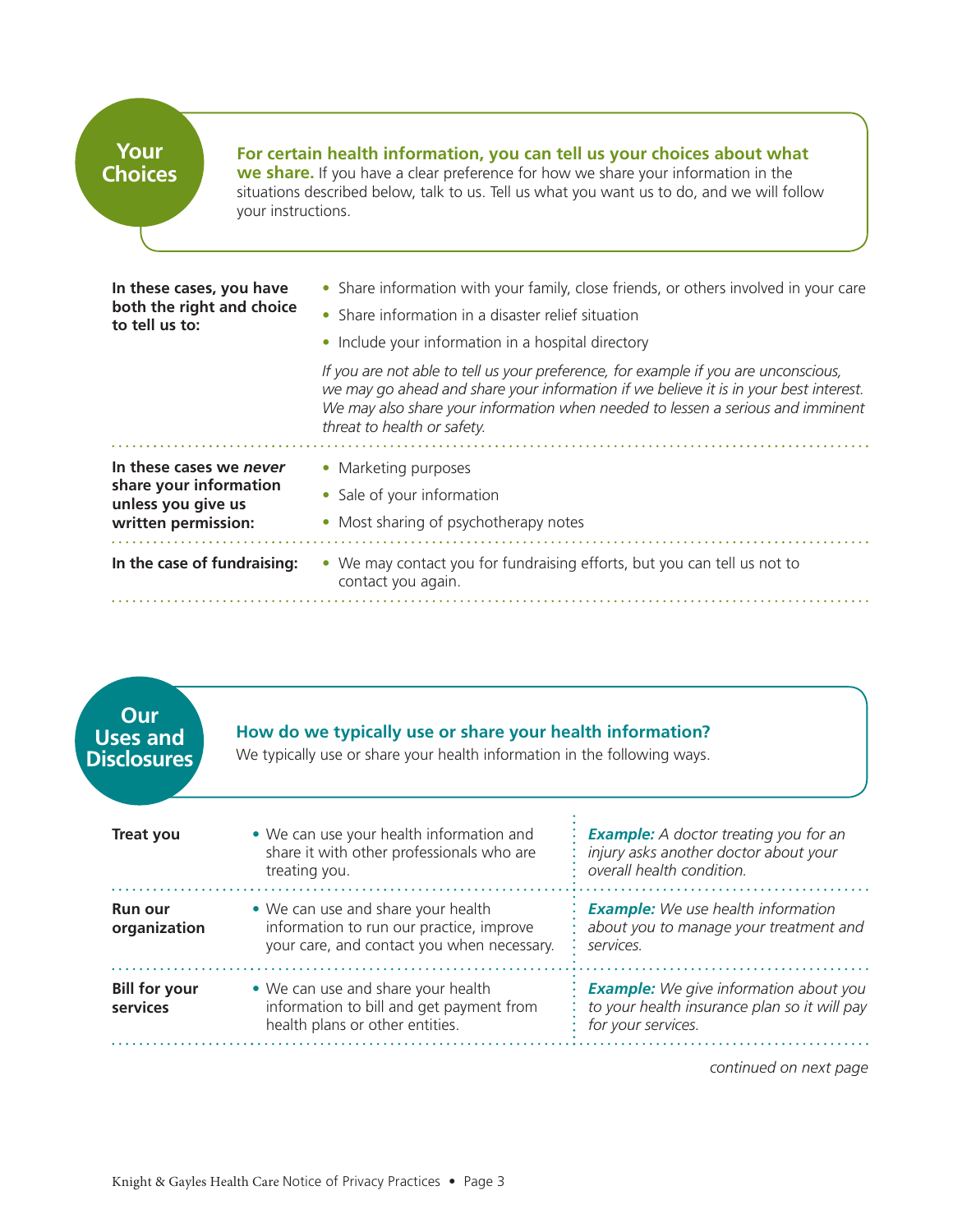**How else can we use or share your health information?** We are allowed or required to share your information in other ways – usually in ways that contribute to the public good, such as public health and research. We have to meet many conditions in the law before we can share your information for these purposes. For more information see: **[www.hhs.gov/ocr/privacy/hipaa/understanding/consumers/index.html.](www.hhs.gov/ocr/privacy/hipaa/understanding/consumers/index.html)**

| Help with public health<br>and safety issues                                                  | . We can share health information about you for certain situations such as:<br>• Preventing disease<br>• Helping with product recalls<br>• Reporting adverse reactions to medications<br>• Reporting suspected abuse, neglect, or domestic violence<br>• Preventing or reducing a serious threat to anyone's health or safety                          |
|-----------------------------------------------------------------------------------------------|--------------------------------------------------------------------------------------------------------------------------------------------------------------------------------------------------------------------------------------------------------------------------------------------------------------------------------------------------------|
| Do research                                                                                   | . We can use or share your information for health research.                                                                                                                                                                                                                                                                                            |
| Comply with the law                                                                           | • We will share information about you if state or federal laws require it,<br>including with the Department of Health and Human Services if it wants to<br>see that we're complying with federal privacy law.                                                                                                                                          |
| Respond to organ and<br>tissue donation requests                                              | . We can share health information about you with organ procurement<br>organizations.                                                                                                                                                                                                                                                                   |
| Work with a medical<br>examiner or funeral director                                           | . We can share health information with a coroner, medical examiner, or funeral<br>director when an individual dies.                                                                                                                                                                                                                                    |
| <b>Address workers'</b><br>compensation, law<br>enforcement, and other<br>government requests | . We can use or share health information about you:<br>• For workers' compensation claims<br>• For law enforcement purposes or with a law enforcement official<br>. With health oversight agencies for activities authorized by law<br>• For special government functions such as military, national security, and<br>presidential protective services |
| <b>Respond to lawsuits and</b><br>legal actions                                               | . We can share health information about you in response to a court or<br>administrative order, or in response to a subpoena.                                                                                                                                                                                                                           |

The following list includes but is not limited to activities described in this notice that we do not currently but reserve the right to participate in: creating or managing a hospital directory, fund raising activities.